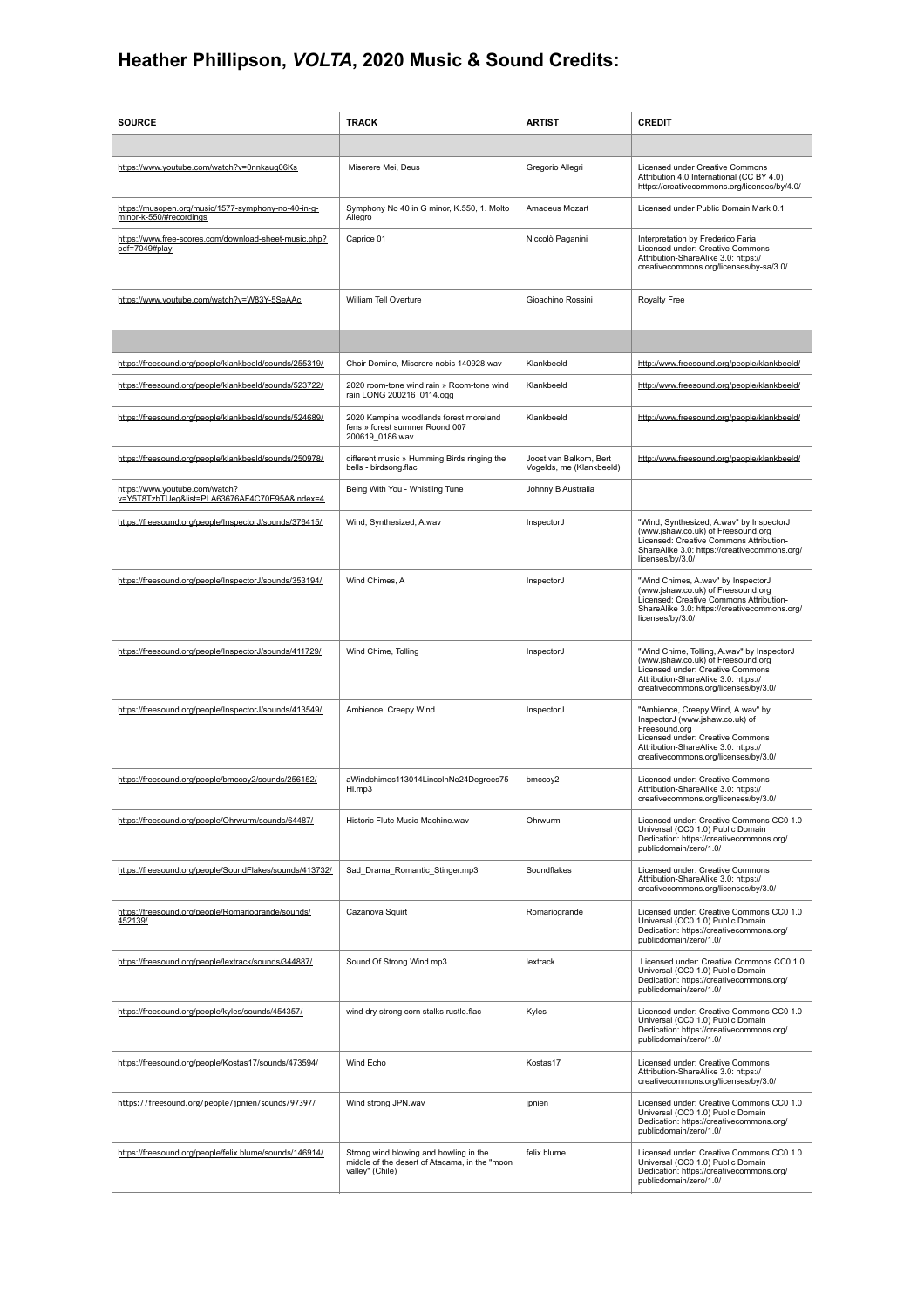| https://freesound.org/people/hargissssound/sounds/<br>319381/     | Rain on porch, summer day                 | hargissssound     | Licensed under: Creative Commons CC0 1.0<br>Universal (CC0 1.0) Public Domain<br>Dedication: https://creativecommons.org/<br>publicdomain/zero/1.0/ |
|-------------------------------------------------------------------|-------------------------------------------|-------------------|-----------------------------------------------------------------------------------------------------------------------------------------------------|
| https://freesound.org/people/JavierSerrat/sounds/524345/          | Pigeon                                    | JavierSerrat      | Licensed under: Creative Commons CC0 1.0<br>Universal (CC0 1.0) Public Domain<br>Dedication: https://creativecommons.org/<br>publicdomain/zero/1.0/ |
| https://freesound.org/people/sinewave1kHz/sounds/<br>207387/      | pigeon_take_off                           | sinewave1kHz      | Licensed under: Creative Commons CC0 1.0<br>Universal (CC0 1.0) Public Domain<br>Dedication: https://creativecommons.org/<br>publicdomain/zero/1.0/ |
| https://freesound.org/people/squashy555/sounds/319512/            | pigeon                                    | squashy555        | Licensed under: Creative Commons CC0 1.0<br>Universal (CC0 1.0) Public Domain<br>Dedication: https://creativecommons.org/<br>publicdomain/zero/1.0/ |
| https://freesound.org/people/MacSounds1/sounds/197975/            | whistle project 1                         | MacSounds1        | Licensed under: Creative Commons CC0 1.0<br>Universal (CC0 1.0) Public Domain<br>Dedication: https://creativecommons.org/<br>publicdomain/zero/1.0/ |
| https://freesound.org/people/MacSounds1/sounds/197976/            | whistle project 5                         | MacSounds1        | Licensed under: Creative Commons CC0 1.0<br>Universal (CC0 1.0) Public Domain<br>Dedication: https://creativecommons.org/<br>publicdomain/zero/1.0/ |
| https://freesound.org/people/MacSounds1/sounds/197973/            | whistle project 3                         | MacSounds1        | Licensed under: Creative Commons CC0 1.0<br>Universal (CC0 1.0) Public Domain<br>Dedication: https://creativecommons.org/<br>publicdomain/zero/1.0/ |
| https://freesound.org/people/MacSounds1/sounds/197974/            | whistle project 2                         | MacSounds1        | Licensed under: Creative Commons CC0 1.0<br>Universal (CC0 1.0) Public Domain<br>Dedication: https://creativecommons.org/<br>publicdomain/zero/1.0/ |
| https://freesound.org/people/MacSounds1/sounds/197972/            | whistle project 4                         | MacSounds1        | Licensed under: Creative Commons CC0 1.0<br>Universal (CC0 1.0) Public Domain<br>Dedication: https://creativecommons.org/<br>publicdomain/zero/1.0/ |
| https://freesound.org/people/Benboncan/sounds/82077/              | Fly 1                                     | Benboncan         | Licensed under: Creative Commons<br>Attribution-ShareAlike 3.0: https://<br>creativecommons.org/licenses/by/3.0/                                    |
| https://freesound.org/people/miklovan/sounds/198278/              | Flies                                     | miklovan          | Licensed under: Creative Commons CC0 1.0<br>Universal (CC0 1.0) Public Domain<br>Dedication: https://creativecommons.org/<br>publicdomain/zero/1.0/ |
| https://freesound.org/people/KevinHilt/sounds/381572/             | Fly_buzzing_around                        | KevinHilt         | Licensed under: Creative Commons CC0 1.0<br>Universal (CC0 1.0) Public Domain<br>Dedication: https://creativecommons.org/<br>publicdomain/zero/1.0/ |
| https://freesound.org/people/peepholecircus/sounds/<br>169994/    | Power Down                                | peepholecircus    | Licensed under: Creative Commons CC0 1.0<br>Universal (CC0 1.0) Public Domain<br>Dedication: https://creativecommons.org/<br>publicdomain/zero/1.0/ |
| https://freesound.org/people/MattiaGiovanetti/sounds/<br>482942/  | Power Down 1                              | MattiaGiovanetti  | Licensed under: Creative Commons CC0 1.0<br>Universal (CC0 1.0) Public Domain<br>Dedication: https://creativecommons.org/<br>publicdomain/zero/1.0/ |
| https://freesound.org/people/stewdio2003/sounds/238367/           | CP_Power_Down01.aif                       | stewdio2003       | Licensed under: Creative Commons CC0 1.0<br>Universal (CC0 1.0) Public Domain<br>Dedication: https://creativecommons.org/<br>publicdomain/zero/1.0/ |
| https://freesound.org/people/Taylor_Pro_Sounds/sounds/<br>210333/ | Machine Start Up:Power Down.wav           | Taylor_Pro_Sounds | Licensed under: Creative Commons CC0 1.0<br>Universal (CC0 1.0) Public Domain<br>Dedication: https://creativecommons.org/<br>publicdomain/zero/1.0/ |
| https://freesound.org/people/Skylar1146/sounds/395378/            | MachinePowerOff                           | Skylar1146        | Licensed under: Creative Commons CC0 1.0<br>Universal (CC0 1.0) Public Domain<br>Dedication: https://creativecommons.org/<br>publicdomain/zero/1.0/ |
| https://freesound.org/people/qubodup/sounds/222372/               | Powerdown                                 | qubodup           | Licensed under: Creative Commons<br>Attribution-ShareAlike 3.0: https://<br>creativecommons.org/licenses/by/3.0/                                    |
| https://freesound.org/people/jesabat/sounds/119741/               | Steam Hiss                                | jesabat           | Licensed under: Creative Commons<br>Attribution-ShareAlike 3.0: https://<br>creativecommons.org/licenses/by/3.0/                                    |
| https://freesound.org/people/kev_durr/sounds/320104/              | Shaking Water Bottle _ Binaural Recording | Weave of K        | Licensed under: Creative Commons<br>Attribution-ShareAlike 3.0: https://<br>creativecommons.org/licenses/by/3.0/                                    |
| https://freesound.org/people/supersplat1/sounds/388014/           | Bucket sloshing                           | supersplat1       | Licensed under: Creative Commons CC0 1.0<br>Universal (CC0 1.0) Public Domain<br>Dedication: https://creativecommons.org/<br>publicdomain/zero/1.0/ |
| https://freesound.org/people/InspectorJ/sounds/398714/            | Water Swirl, Small, 21.wav                | InspectorJ        | Licensed under: Creative Commons<br>Attribution-ShareAlike 3.0: https://<br>creativecommons.org/licenses/by/3.0/                                    |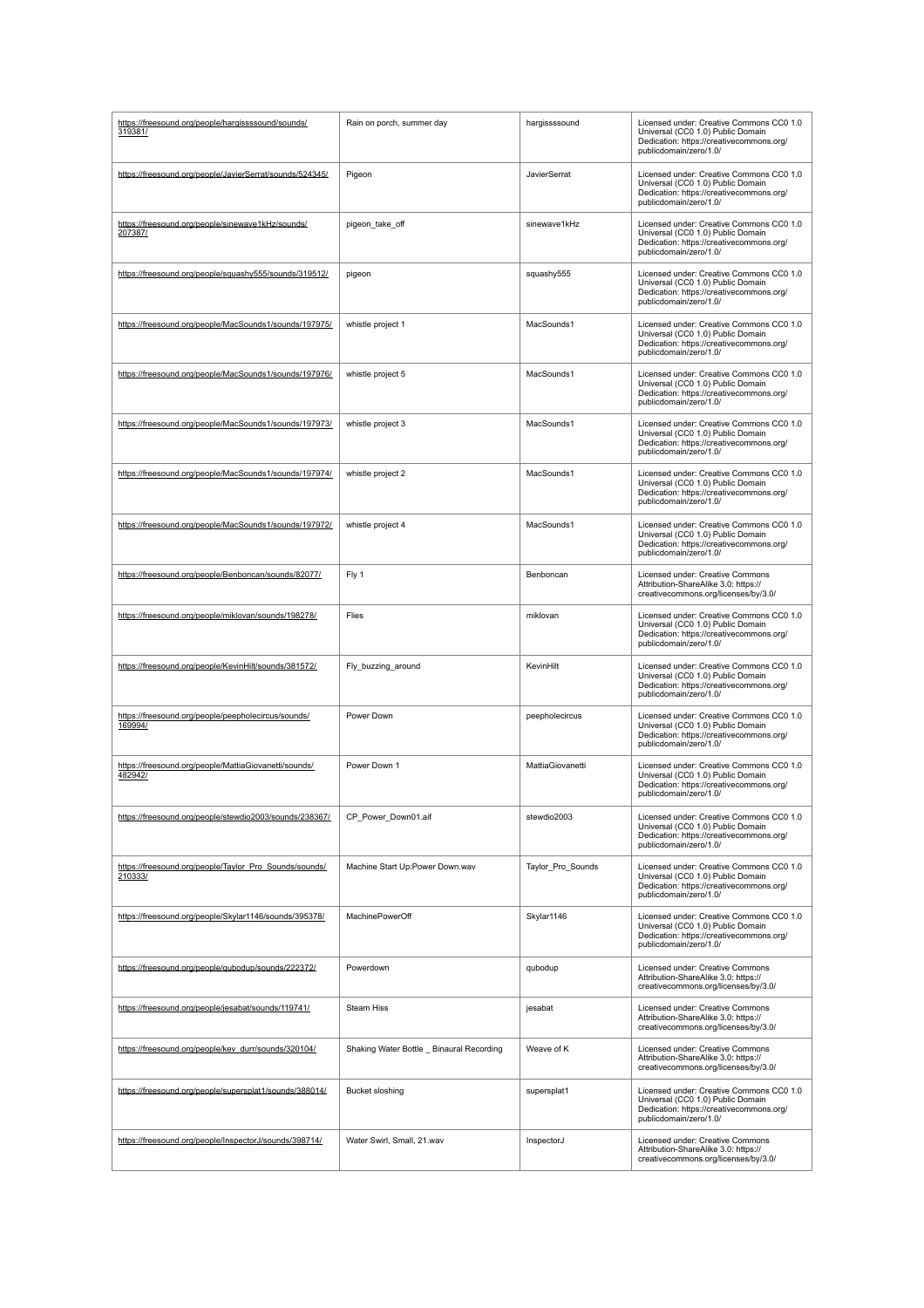| https://freesound.org/people/alanmckinney/sounds/<br>145231/                 | Strong wind in trees                                      | alanmckinney                    | Licensed under: Creative Commons<br>Attribution-ShareAlike 3.0: https://<br>creativecommons.org/licenses/by/3.0/                                    |
|------------------------------------------------------------------------------|-----------------------------------------------------------|---------------------------------|-----------------------------------------------------------------------------------------------------------------------------------------------------|
| https://freesound.org/people/urupin/sounds/402891/                           | The wood, wind, creaks the tree.                          | urupin                          | Licensed under: Creative Commons<br>Attribution-NonCommercial 3.0 Unported:<br>https://creativecommons.org/licenses/by-nc/<br>3.0/                  |
| https://freesound.org/people/Yoyodaman234/sounds/<br>335889/                 | Wind through trees                                        | Yoyodaman234                    | Licensed under: Creative Commons CC0 1.0<br>Universal (CC0 1.0) Public Domain<br>Dedication: https://creativecommons.org/<br>publicdomain/zero/1.0/ |
| https://freesound.org/people/luckylittleraven/sounds/<br>239516/             | sub-bass-wobble-slide-g1.wav                              | luckylittleraven                | Licensed under: Creative Commons<br>Attribution-NonCommercial 3.0 Unported:<br>https://creativecommons.org/licenses/by-nc/<br>3.0/                  |
| https://freesound.org/people/fawkes027/sounds/220698/                        | SUB_C                                                     | fawkes027                       | Licensed under: Creative Commons CC0 1.0<br>Universal (CC0 1.0) Public Domain<br>Dedication: https://creativecommons.org/<br>publicdomain/zero/1.0/ |
| https://freesound.org/people/kkz/sounds/66225/                               | 4 Mad Edit_12_Sub Bass_.flac                              | kkz                             | Licensed under: Creative Commons CC0 1.0<br>Universal (CC0 1.0) Public Domain<br>Dedication: https://creativecommons.org/<br>publicdomain/zero/1.0/ |
| https://freesound.org/people/qubenzis/sounds/172231/                         | Dirty and percussive sound bass                           | qubenzis                        | Licensed under: Creative Commons<br>Attribution-NonCommercial 3.0 Unported:<br>https://creativecommons.org/licenses/by-nc/<br>3.0/                  |
| https://freesound.org/people/tenchu/sounds/464104/                           | sub37_18dbResobassSync-bounce-2.wav                       | tenchu                          | Licensed under: Creative Commons CC0 1.0<br>Universal (CC0 1.0) Public Domain<br>Dedication: https://creativecommons.org/<br>publicdomain/zero/1.0/ |
| https://freesound.org/people/Nandoo1/sounds/109227/                          | Nandoo Messany - Sub Bass Roll.wav                        | Nandoo1                         | Licensed under: Creative Commons<br>Attribution-NonCommercial 3.0 Unported:<br>https://creativecommons.org/licenses/by-nc/<br>3.0/                  |
| https://freesound.org/people/akelley6/sounds/453014/                         | sub crawler                                               | akelley6                        | Licensed under: Creative Commons<br>Attribution-NonCommercial 3.0 Unported:<br>https://creativecommons.org/licenses/by-nc/<br>3.0/                  |
| https://freesound.org/people/MrProfDrDickweed/sounds/<br>271203/             | 5.1 protest                                               | MrProfDrDickweed                | Licensed under: Creative Commons<br>Attribution-ShareAlike 3.0: https://<br>creativecommons.org/licenses/by/3.0/                                    |
| https://freesound.org/people/InspectorJ/sounds/485621/                       | Protesting Crowd, Climate Strike, Guildford,<br>01-01.wav | InspectorJ                      | Licensed under: Creative Commons CC0 1.0<br>Universal (CC0 1.0) Public Domain<br>Dedication: https://creativecommons.org/<br>publicdomain/zero/1.0/ |
| https://freesound.org/people/superliminal/sounds/121764/                     | protest02                                                 | superliminal                    | Licensed under: Creative Commons CC0 1.0<br>Universal (CC0 1.0) Public Domain<br>Dedication: https://creativecommons.org/<br>publicdomain/zero/1.0/ |
| https://freesound.org/people/superliminal/sounds/121763/                     | protest01                                                 | superliminal                    | Licensed under: Creative Commons CC0 1.0<br>Universal (CC0 1.0) Public Domain<br>Dedication: https://creativecommons.org/<br>publicdomain/zero/1.0/ |
| https://freesound.org/people/Max_Headroom/sounds/<br>175356/                 | horse galloping                                           | Max_Headroom                    | Licensed under: Creative Commons CC0 1.0<br>Universal (CC0 1.0) Public Domain<br>Dedication: https://creativecommons.org/<br>publicdomain/zero/1.0/ |
| https://freesound.org/people/bruno.auzet/sounds/527430/                      | 6 horses gallop                                           | bruno.auzet                     | Licensed under: Creative Commons CC0 1.0<br>Universal (CC0 1.0) Public Domain<br>Dedication: https://creativecommons.org/<br>publicdomain/zero/1.0/ |
| https://freesound.org/people/Podsburgh/sounds/274898/                        | Maxheadroom's Galloping Horse (39 sec.<br>loop)           | Podsburgh                       | Licensed under: Creative Commons CC0 1.0<br>Universal (CC0 1.0) Public Domain<br>Dedication: https://creativecommons.org/<br>publicdomain/zero/1.0/ |
| https://freesound.org/people/InspectorJ/sounds/421852/                       | Crowd screaming, A                                        | InspectorJ                      | Licensed under: Creative Commons<br>Attribution-NonCommercial 3.0 Unported:<br>https://creativecommons.org/licenses/by-nc/<br>3.0/                  |
| https://freesound.org/people/InspectorJ/sounds/399376/                       | Roller Coaster Screams, A                                 | InspectorJ                      | Licensed under: Creative Commons<br>Attribution-NonCommercial 3.0 Unported:<br>https://creativecommons.org/licenses/by-nc/<br>3.0/                  |
| https://freesound.org/people/InspectorJ/sounds/485009/                       | Fox, Vocal Cry, Distant, 01.wav                           | InspectorJ                      | Licensed under: Creative Commons<br>Attribution-ShareAlike 3.0: https://<br>creativecommons.org/licenses/by/3.0/                                    |
| https://freesound.org/people/owly-bee/sounds/415352/                         | Screaming1                                                | owly-bee                        | Licensed under: Creative Commons<br>Attribution-ShareAlike 3.0: https://<br>creativecommons.org/licenses/by/3.0/                                    |
| https://freesound.org/people/<br>15GPanskaBokstefflova_Nicola/sounds/461521/ | Dog running on wood floor 2                               | 15GPanskaBokstefflova<br>Nicola | Licensed under: Creative Commons CC0 1.0<br>Universal (CC0 1.0) Public Domain<br>Dedication: https://creativecommons.org/<br>publicdomain/zero/1.0/ |